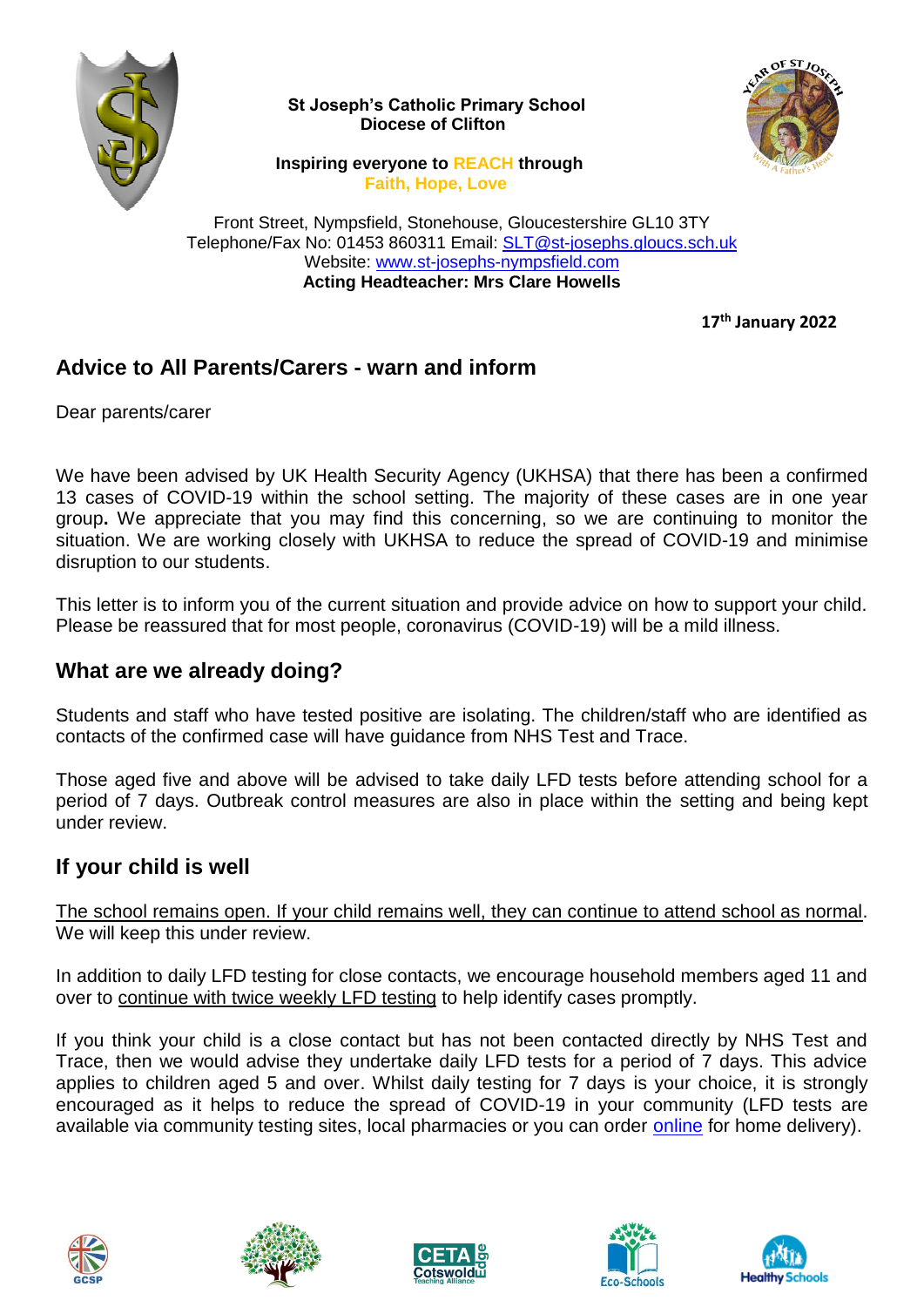# **If your child develops symptoms of COVID-19 or tests positive for COVID-19**

If your child develops symptoms of coronavirus (COVID-19), they should get a PCR test [\(https://www.gov.uk/get-coronavirus-test](https://www.gov.uk/get-coronavirus-test) or call 119) and remain at home at least until the result is known and they are fever free (without medication) for at least 24 hours.

If negative, the child can end self-isolation and return to school

once well;

If positive, the child should isolate as a positive case (see below)

People who test positive for COVID-19 should self-isolate at home until they are well (48 hours fever free) and *either*:

- a) 10 full days have passed, *or*
- b) They have produced two negative LFD tests on consecutive days, with the first taken no earlier than day 5.

**Note:** Lingering coughs and changes to smell/taste are *not* a sign of ongoing infectiousness, so children can return to school if they have ended their self-isolation period (see above).

If your child does not have symptoms, count the day they took the test as day 0. If they subsequently develop symptoms shortly after a positive LFD test, a further PCR test is not required and the isolation period will be based on the original positive LFD test.

You can seek advice on COVID-19 symptoms from the [nhs.uk website.](https://www.nhs.uk/conditions/coronavirus-covid-19/check-if-you-have-coronavirus-symptoms/) If you are concerned about your child's symptoms, or they are worsening you can seek advice from NHS 111 at <https://111.nhs.uk/> or by phoning 111.

### **Instructions for people who live in the same household as someone who has tested positive for COVID-19 or is symptomatic and awaiting a test result**

NHS Test and Trace will contact you to check whether you are legally required to self-isolate. If you are not legally required to self-isolate, you will be provided with advice on testing, **advised to take extra caution**, and given guidance on preventing the spread of COVID-19.

Those who are [clinically extremely vulnerable](https://www.gov.uk/government/publications/guidance-on-shielding-and-protecting-extremely-vulnerable-persons-from-covid-19/guidance-on-shielding-and-protecting-extremely-vulnerable-persons-from-covid-19) should be supported to minimise their contact with other people in the household during this period, regardless of whether others have symptoms or not.

#### **You are** *not* **required to self-isolate if [any of the following apply:](https://www.gov.uk/government/publications/covid-19-stay-at-home-guidance/stay-at-home-guidance-for-households-with-possible-coronavirus-covid-19-infection#exempt)**

- You are fully vaccinated
- · You are below the age of 18 years 6 months
- · You have taken part in or are currently part of an approved COVID-19 vaccine trial
- You are not able to get vaccinated for medical reasons

Fully vaccinated means that you have been vaccinated with an MHRA approved COVID-19 vaccine in the UK, and at least 14 days have passed since you received the recommended doses of that vaccine (note this is currently under review and may be updated to include a booster dose in due course).

In line with national guidance for households with Covid-19 infection, household and other close contacts of someone who has tested positive for COVID-19 should undertake **daily LFD testing for a period of 7 days** or for 10 days from their last contact with the positive case (whichever is first). This is recommended for all close contacts aged 5 and over who are not required to isolate.









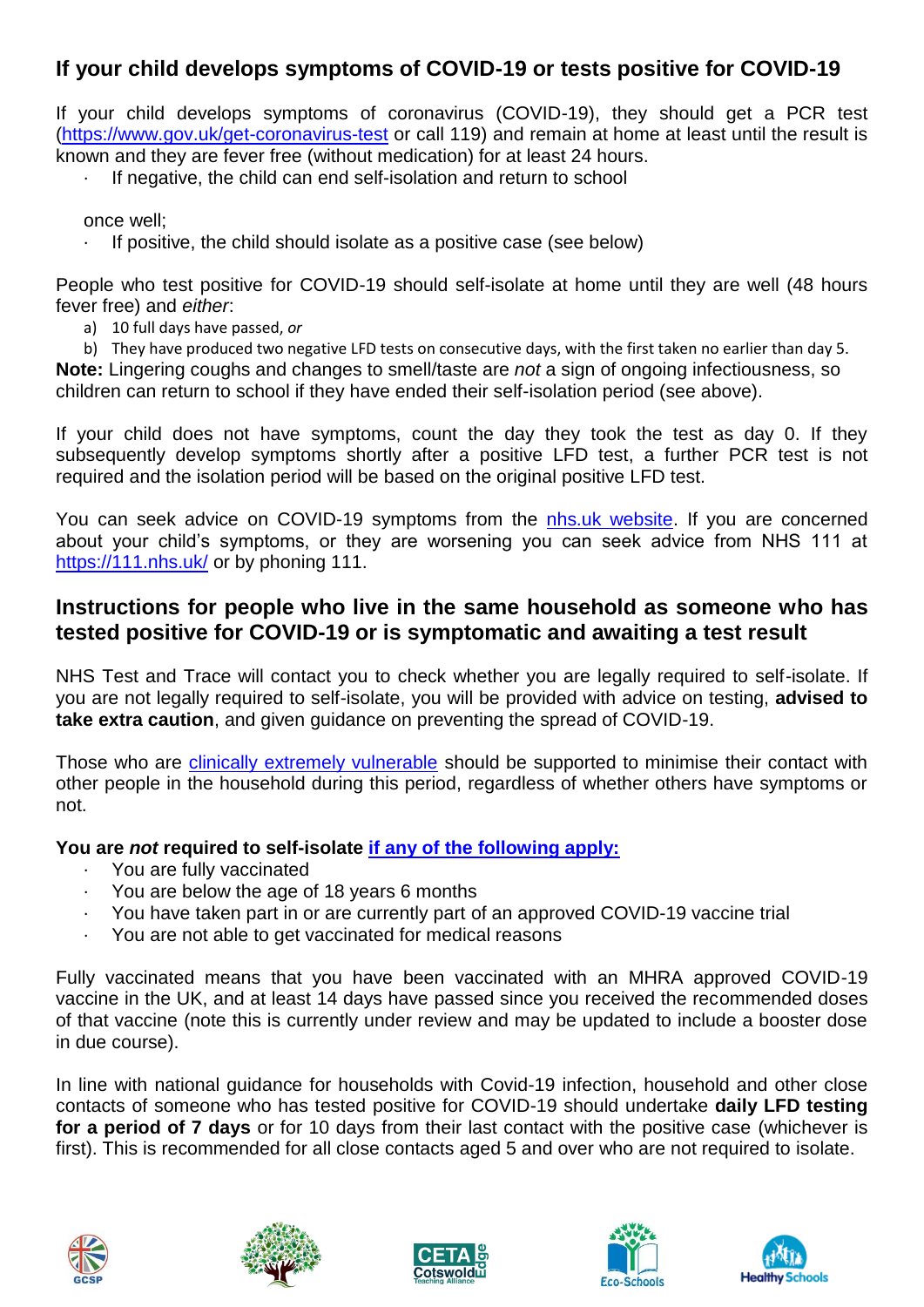Children aged under 5 who are close contacts are not required to isolate and do not need to take part in daily testing of close contacts. If a child under the age of 5 lives with someone who has tested positive for COVID-19 they will be advised to avoid contact with those at higher risk of severe illness if infected with COVID-19 and to take a one-off PCR test as soon as possible.

#### **You are required to self-isolate if you're aged over 18 years and 6 months and [if any of the](https://www.nhs.uk/conditions/coronavirus-covid-19/self-isolation-and-treatment/when-to-self-isolate-and-what-to-do/)  [following apply:](https://www.nhs.uk/conditions/coronavirus-covid-19/self-isolation-and-treatment/when-to-self-isolate-and-what-to-do/)**

- You have received only one dose of the COVID-19 vaccine
- You have not received any dose of the COVID-19 vaccination
- You are not otherwise exempt

Household members who need to self-isolate as close contacts should not go to work, school or public areas, and exercise should be taken within the home. You should ask friends or family if you require help with buying groceries, other shopping or picking up medication, or walking a dog. Alternatively, you can order your shopping online and medication by phone or online. Please read [the stay at home guidance](https://www.gov.uk/government/publications/covid-19-stay-at-home-guidance/stay-at-home-guidance-for-households-with-possible-coronavirus-covid-19-infection) which provides information on this.

Household members staying at home for 10 days will greatly reduce the overall amount of infection the household could pass on to others in the community.

You could be fined if you do not self-isolate following a notification by NHS Test and Trace. You may be entitled to a one-off payment of £500 through the [NHS Test and Trace Support Payment](https://www.gov.uk/government/publications/test-and-trace-support-payment-scheme-claiming-financial-support/claiming-financial-support-under-the-test-and-trace-support-payment-scheme)  [scheme](https://www.gov.uk/government/publications/test-and-trace-support-payment-scheme-claiming-financial-support/claiming-financial-support-under-the-test-and-trace-support-payment-scheme) if you are required to stay at home and self-isolate, or you are the parent or quardian of a child who has been told to self-isolate. To access the payment, eligible people will still be asked to take a confirmatory PCR if they receive a positive LFD result.

## **How to reduce spread of COVID-19 as a household contact who is not required to self-isolate**

Even if you are vaccinated, you can still be infected with COVID-19 and pass it on to others. If you are identified as a contact of someone with COVID-19 but you are not required to self-isolate, you can help protect others by following the [guidance on how to stay safe and help prevent the spread.](https://www.gov.uk/guidance/covid-19-coronavirus-restrictions-what-you-can-and-cannot-do#keeping-yourself-and-others-safe)

To reduce the spread of COVID-19 in your community:

- Test daily using LFDs
- Limit close contact with other people outside your household, especially in enclosed spaces (when not in school)
- · Wear a face covering for those aged 11 and over in crowded, enclosed or poorly ventilates spaces and when you are in close contact with other people
- Limit contact with anyone who is at higher risk of severe illness if infected with Covid-19
- Follow the guidance on how to stay safe and help prevent the spread GOV.UK (www.gov.uk)

### **You should follow this advice for at least 10 days.**

If you are a health or social care worker or student undertaking a work placement who has been identified as a household contact and are exempt from self-isolation, there is additional quidance available that you should follow to reduce the risk of spread of COVID-19 in these settings.

If you develop symptoms at any time, even if these are mild, self-isolate immediately, arrange to [have a COVID-19 PCR](https://www.gov.uk/get-coronavirus-test) test and follow the [guidance for people with COVID-19 symptoms.](https://www.gov.uk/government/publications/covid-19-stay-at-home-guidance/stay-at-home-guidance-for-households-with-possible-coronavirus-covid-19-infection#SymptomsPositiveTest)

**For most people, coronavirus (COVID-19) will be a mild illness.**